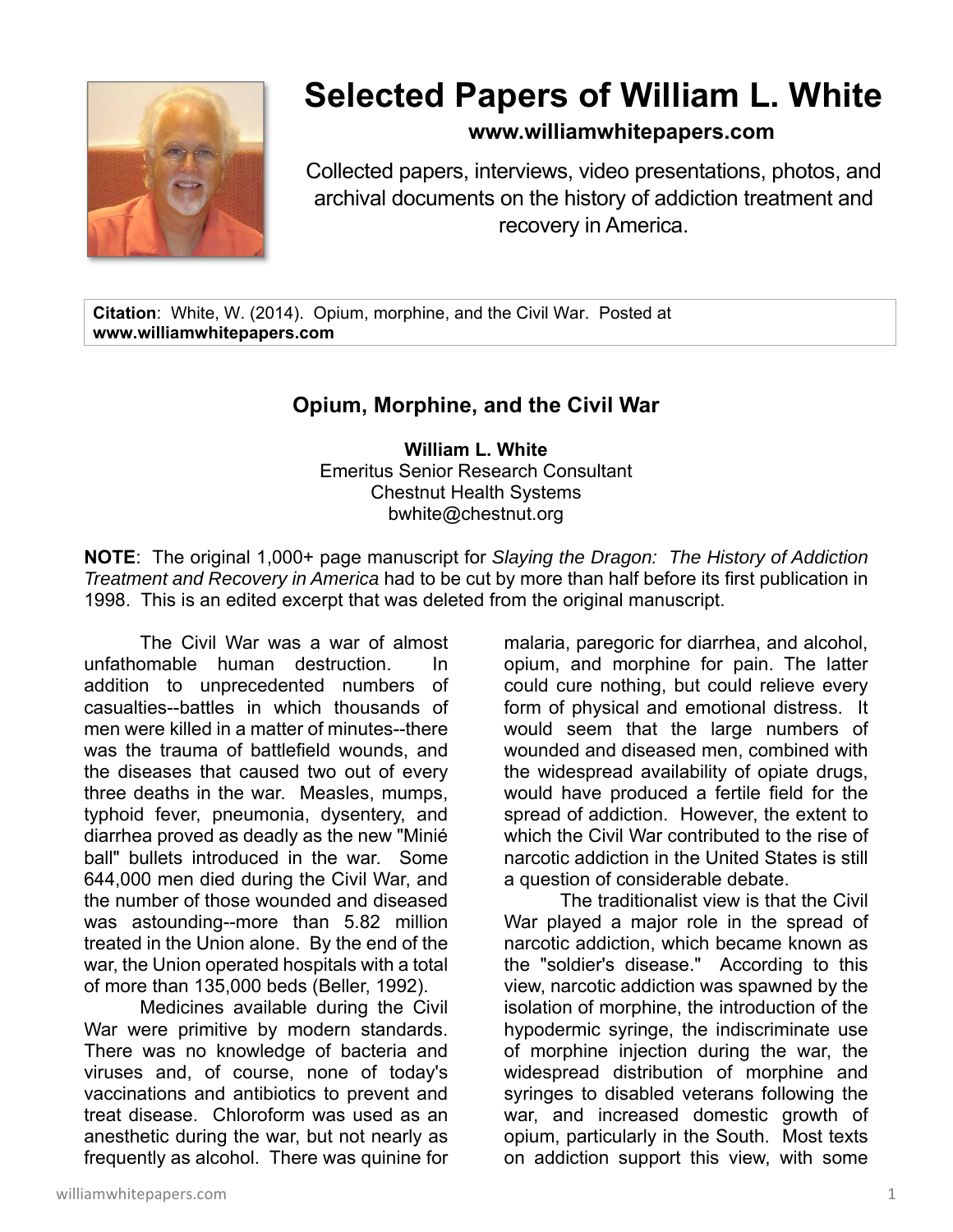reporting that as many as 400,000 opiate addicts were created as a result of the war (O'Brien & Cohen, 1984, p. 178).

Memoirs of some veterans, such as the 1876 *Opium Eating: An Autobiographical Sketch*, support the traditionalist position, as does a later 1895 autobiographical account of opiate addiction called *Doctor Judas*. In the latter work, William Cobbe describes his nine-year addiction to morphine, which was brought on by the treatment of his physical illnesses, along with the general weakening of his health in prison during the war. Cobbe's book underscores the shame, moral degradation, and paranoia experienced by veterans who were secretly addicted. One does wonder about the extent to which sympathetic physicians and a rapidly growing patent medicine industry may have quietly supplied morphine to those veterans whose sickness and painful disabilities continued after the war.

More recent investigations, particularly those of David Musto (1974, 1985) and Mark Quinones (1975), have challenged this traditional notion of the Civil War's contribution to the rise of narcotic addiction in the U.S. They contend that the hypodermic syringe was not widely used until after the war, references to addiction in the medical literature of the immediate postwar period do not identify veterans as a specific population, and that opium imports into the U.S. did not increase until the decade after the war.

In his text on Civil War medicine, Stewart Brooks (1955, pp 22, 65) reports that most physicians at the time they entered the Civil War had never even seen a syringe, let alone used one. However, he also confirms the widespread dusting of opium powders and morphine sulphate into wounds and the oral use of these same compounds during the war. Norman Howard-Jones' meticulously researched papers (1947, 1971) on the history of hypodermic injection note that Wood's new invention wasn't widely known until his 1858 paper was published, and that hypodermic injections used in medical practice and for self-care spread slowly until the mid-1860s, after

which the practice became more common. This would suggest that the extent of morphine injection and its role in the spread of addiction during the War may have been exaggerated.

Dr. T.D. Crothers, the noted nineteenth century inebriety specialist, added two interesting observations to this debate. First, he noted that many of the veterans who were addicted during the war carefully hid their addictions in fear that knowledge of their addiction could threaten their pensions. A second observation, made in 1902, was that many veterans did not become addicted to morphine until after the war. Crothers believed that their nervous systems, weakened by the pain and deprivation they had experienced in the war, left them vulnerable to addiction in their later years during times of physical or emotional crisis.

Crothers writings are perhaps one of the earliest American references to the onset of drug use related to war-induced posttraumatic stress disorder (Crothers, 1902, p. 76). Other writers of the post-Civil War era, including Horace Day, reported another way in which the war creating a rise in addiction. Day (1868) noted that anguished relatives of those who died or were disabled in the War were also vulnerable to the opium habit.

David Courtwright (1978) offers a carefully documented middle position in the controversy over the Civil War's contribution to the rise of narcotic addiction in America. While Courtwright agrees that casting nineteenth century morphine addiction as the "army disease" is unjustified, he also believes the critics have overstated their case. He names the Civil War as one of many significant factors that contributed to the rise of opiate addiction in the late nineteenth century.

Courtwright's research (1978) reveals that the Union Army alone used more than 10 million opium pills and 2.84 million ounces of opium powder. He believes, however, that the spread of addiction in the late nineteenth century had more to do with the post-war medical preference for morphine injection as a cure-all than from morphine use in medical practice during the